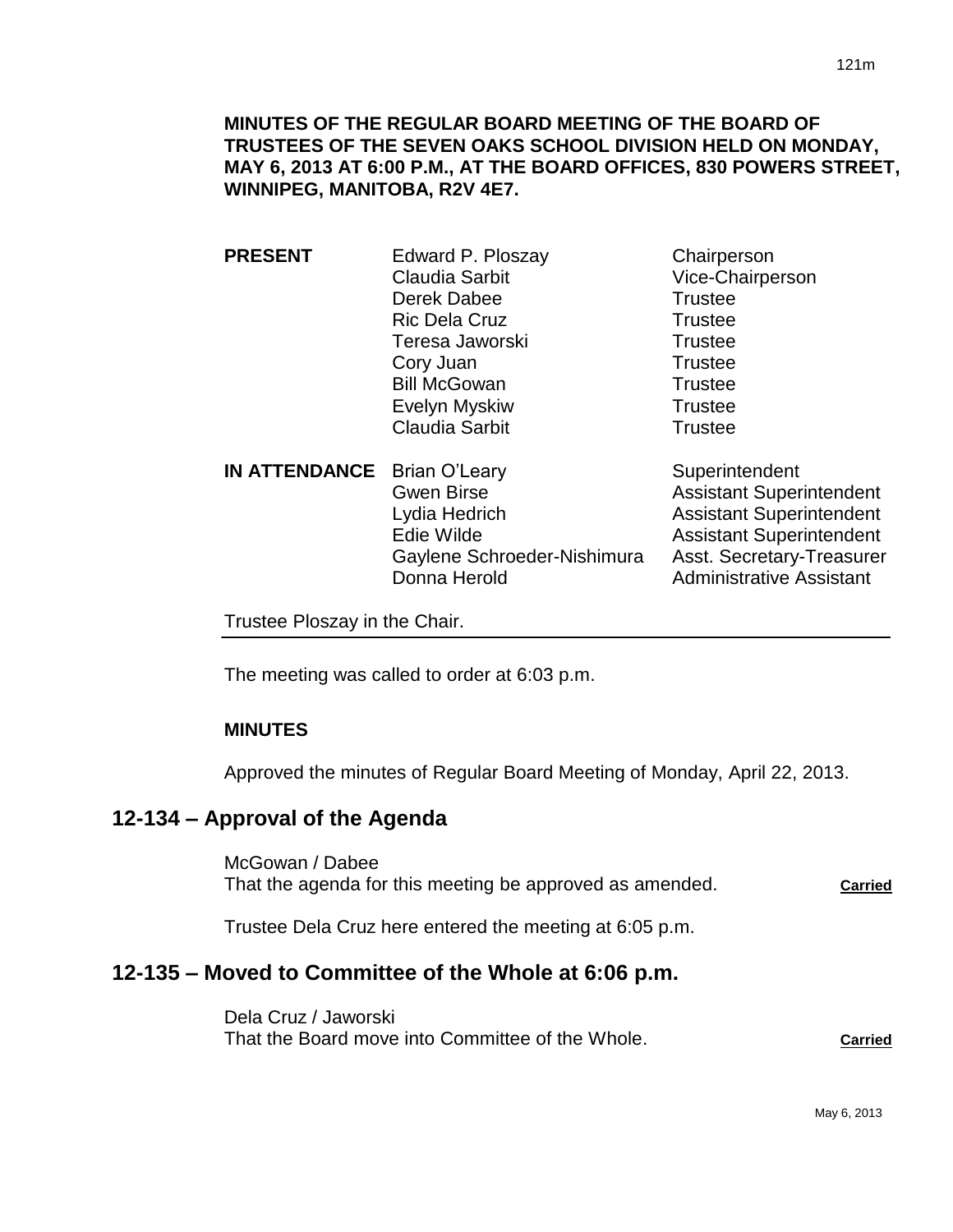Trustee Sarbit in the Chair.

## **OFFICERS' REPORT**

Trustee Jaworski reported on developments arising from collective bargaining.

## **SUPERINTENDENTS' PERSONNEL REPORT**

## **12-136 – Superintendents' Personnel Report**

Dela Cruz / Jaworski That the Superintendents' Personnel Report be ratified. **Carried**

#### ADMINISTRATIVE APPOINTMENTS

Appointed Kim Kovacs to the position of Principal, École Riverbend Community School effective September 3, 2013.

Appointed Michelle Jean-Paul to the position of Principal, École Belmont School effective September 3, 2013.

### TEACHER APPOINTMENTS

Appointed the following to full-time (1.00) Teacher-General (Permanent) contracts effective May 6, 2013:

Saul Henteleff **Amy Ogidan** 

Appointed the following to full-time (1.00) Teacher-General (Term) contracts:

- Dana Brown effective April 24, 2013 to June 28, 2013.
- Nestor Ching effective April 19, 2013 to June 28, 2013.
- Gisaya Gahungu effective May 6, 2013 to June 21, 2013.
- **Landon Gibson effective September 3, 2013 to June 27, 2014.**
- Kementha Munsamy effective May 1, 2013 to June 28, 2013.
- **Tracie Parkinson effective May 6, 2013 to June 28, 2103.**
- Alice Sherwin effective September 3, 2013 to June 27, 2014.

### SUBSTITUTE TEACHER APPOINTMENTS

Appointed the following to Substitute Teacher contracts effective the 2012-2013 School year: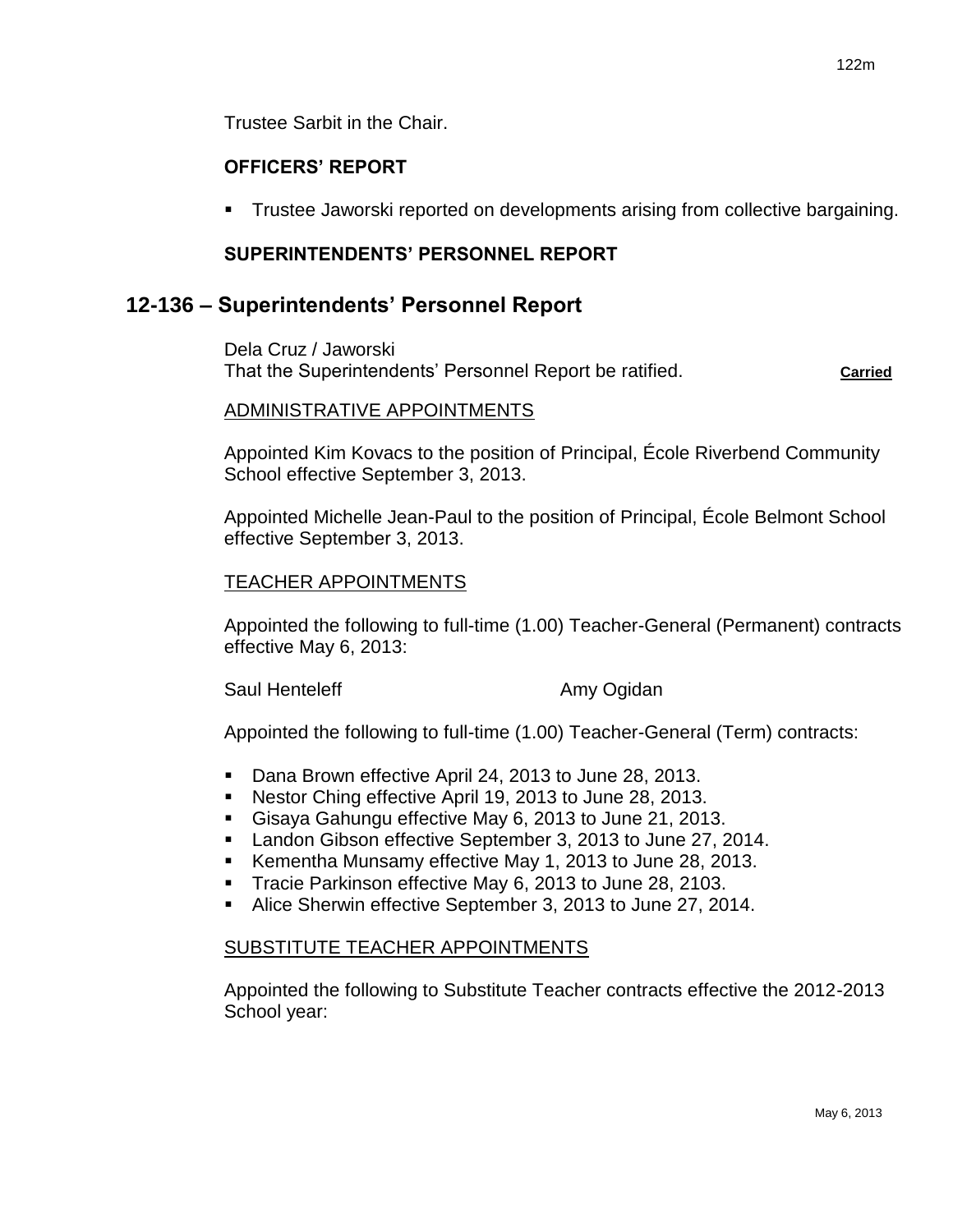### **SUPERINTENDENTS' PERSONNEL REPORT**

Diana Bernardo **Brittany Lasko** Daniel Corrigan Alisha Long Jess Cory Talia Medwick Landon Gibson Gabriella Neufeld Alyson Gysel **Alyson Gysel** Jennifer Rosen Lisa Humphries **Prabhpreet Toor** Brady Kabez **Evan Victoruk** Laryssa Kurjewicz **Lindsay White** 

Will Burton **Michelle Levesque** Breanne Derhak Casandra Nagribianko Melissa Hoare **Megan Sigvaldason** Angela Jones Stephen Trachtenberg

### TEACHER LEAVES OF ABSENCE

Granted the following leaves of absence, without pay, effective the 2013-2014 school year:

Ronald Budowski (1.00) Caelin Philippot (1.00) Yolanda Papini-Pollock (.50)

#### TEACHER SECONDMENT

Granted the full-time (1.00) secondment of Barbara Tascona to the Government of Manitoba to provide services to the Students Working Against Tobacco (S.W.A.T.) program effective September 3, 2013 to June 27, 2014.

#### TEACHER RESIGNATIONS

Received notice of intent to resign effective June 28, 2013 from:

Cristina Almeida **Rena Enns** 

Lisa Boisjoli **Kristine Gerhard** 

#### CLINICIAN RESIGNATION

Received notice of intent to resign from Kelly Shipley effective June 28, 2013.

### CUSTODIAN RETIREMENT

Received notice of intent to retire from Maria Papakostas effective April 30, 2013.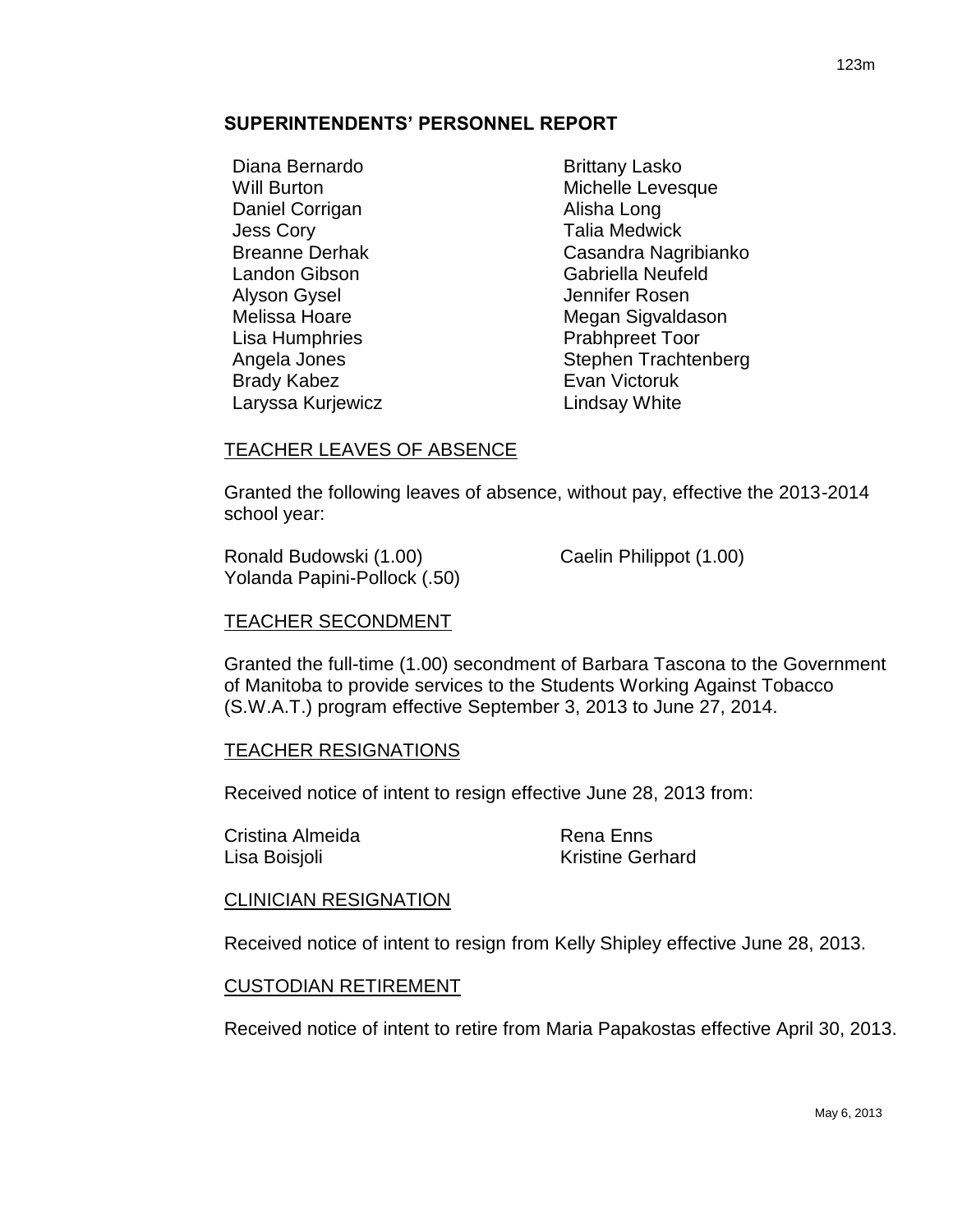## **SUPERINTENDENTS' REPORT**

The following matters were received as information:

- Personnel Matters.
- **Friends of Kildonan Park.**
- Threat Assessment Protocol Update.

### **SPECIAL ORDER**

**7:00 p.m.** Keith and Charlene Hampton.

### **ITEMS OF INFORMATION**

**Trustees Dabee, Jaworski and Myskiw spoke on the Stress Less/Worry Less** Workshop which they recently attended.

Trustee Ploszay in the Chair.

# **12-137 – By Law No. 2-2013: Annual Borrowing By-Law**

Jaworski / McGowan

Approved that By-Law No. 2-2013 for the borrowing of monies for current operating purposes be given first reading. **Carried** contains the contract of the contract of carried

Sarbit / Juan

Approved that the Board suspend its regular order of business in order to give second and third reading to By-Law No. 2-2013 for the borrowing of monies for current operating purposes. **Carried**

Sawka / Dela Cruz Approved that By-Law No. 2-2013 for the borrowing of monies for current operating purposes be given second reading. **Carried**

McGowan / Dabee

Approved that By-Law No. 2-2013 for the borrowing of monies for current operating purposes be given third and final reading, be signed and sealed.

**Carried**

# **12-138 – Auditor General Manitoba**

Dela Cruz / Juan

Approved that the Auditor General's report be referred to the Secretary Treasurer for review and recommendation to the Policy Committee and Board. **Carried**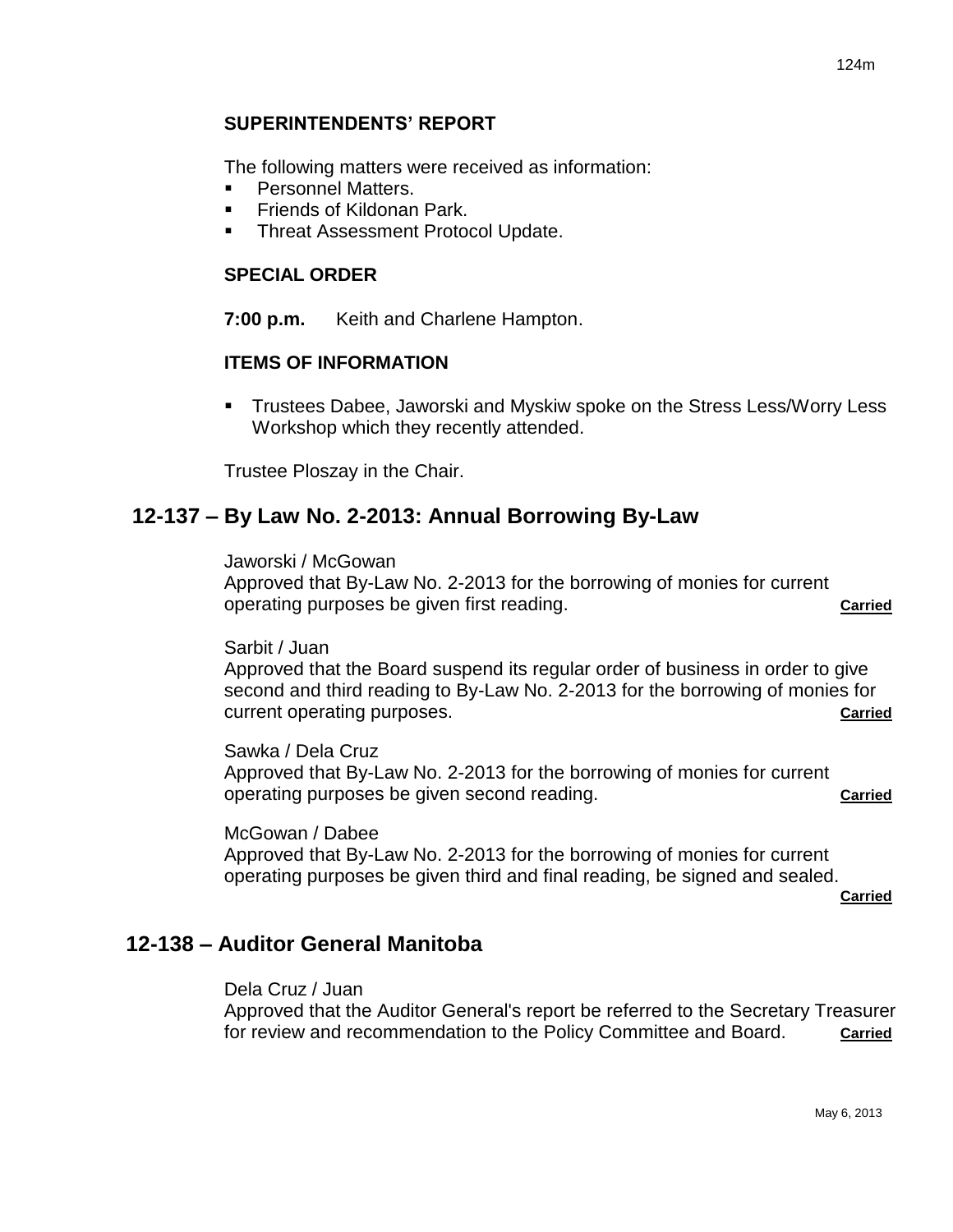# **12-139 – 2013 Osvita Foundation Testimonial Dinner**

Sawka / Jaworski

Approved that the Board purchase a table of eight (8) for the 2013 Osvita Foundation Testimonial Dinner on Thursday, June 20, 2013 at the Canad Inns Club Regent.

**Carried**

# **12-140 – Consent Agenda**

Juan / Myskiw That the Consent Agenda be approved. **Carried** carried

### April 2013 Expenditure Listing

That cheques #2132915-#2133254 and #629-#659, US\$ cheques #213136- #213146, direct deposits #20135166-#20135869 and pre-authorized debits #201231-#201241 in the amount of \$2,920,186.43 be approved.

### Mayer's Contract Interior Ltd. Certificate of Payment No. 8

That Certificate of Payment No. 8 for the Garden City Collegiate Science Lab project in the amount of \$10,131.38 be paid to Mayer's Contract Interior Ltd.

### Statutory Holdback on Mayer's Contract Interior Ltd. Certificate of Payment No. 8

That the Statutory Holdback on Certificate of Payment No. 8 for the Garden City Collegiate Science Lab project in the amount of \$782.35 be paid to the SOSD/Mayer's Contract-446 GCCI Science Lab account.

### Number Ten Architectural Group Invoice No. 11755

That Invoice No. 11755 for the Garden City Science Lab project in the amount of \$1,210.43 be paid to Number Ten Architectural Group.

### Number Ten Architectural Group Invoice No. 11921

That Invoice No. 11921 for the Maples Collegiate Commons Addition project in the amount of \$40,539.85 be paid to Number Ten Architectural Group.

### **CONFERENCE REPORTS**

Art Zuke, Teacher, West Kildonan Collegiate: 66th Annual Midwest Clinic - An International Band and Orchestra Conference, Chicago, Illinois, December 19 to 21, 2012.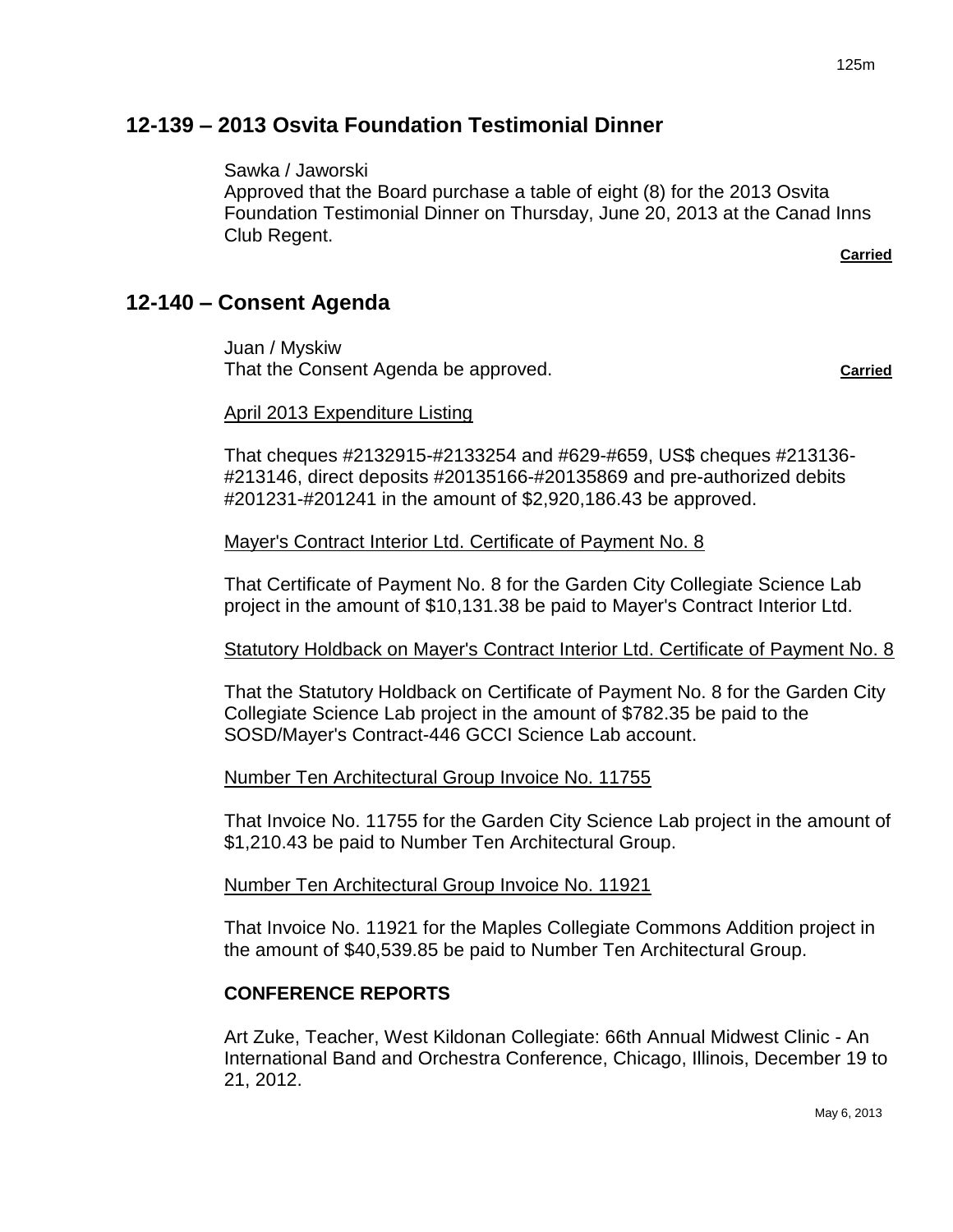## **CONFERENCE REPORTS**

Barbara Gajda, Teacher, Garden City Collegiate: Development and Peace Delegation to Peoples' Summit and UN Conference on Sustainable Development (Rio+20), August 2012 - Rio de Janeiro, Brazil.

Alan Ahow, Teacher, Garden City Collegiate: Gold Medal Squared Coaching Clinic, February 15 to 17, 2013 - Moraga, California.

Annick Bordeaux, Sharon Dyck, Joyce MacKay - Teachers, James Nisbet School: Florida Educational Technology Conference, January 28 to 31, 2013 - Orlando, Florida.

Erid Mendoza, Teacher, O.V. Jewitt School: National Art Education Association National Convention, March 7 to 10, 2013 - Fort Worth, Texas.

Elizabeth Walker, Teacher, West St. Paul School: Learning and the Brain Conference, Education for Creative Minds: Using Brain Science to Ignite Innovation and Imagination, February 14 to 16, 2013 - San Francisco, California.

Jennifer Chwartacki, Teacher, Belmont School: Urgency and School for Change Conference, March 20 to 22, 2013 - Seattle, Washington.

Jacqueline McDonald, Teacher, Garden City Collegiate: Gold Medal Squared Coaching Clinic, February 15 to 17, 2013 - Moraga, California.

Jeff Zylstra, Teacher, West St. Paul School: NCTM 2012 Regional Conference and Exposition Conference Rationale, November 28 to 30, 2012 - Chicago, Illinois.

Lisa Dveris, Social Worker, E.C.S.S.: How People Change: Relationships and Neuroplasticity in Psychotherapy, March 8 to 10, 2013 - Los Angeles, California.

Le Ngo, Teacher, Garden City Collegiate: National Institute on Reasoning and Sense Making, July 24 to 26, 2012 - Los Angeles, California.

## **OTHER REPORTS**

- **Trustee Myskiw reported to the Board on the recent École Leila North** production she attended.
- **Trustee Myskiw reported to the Board on the recent École Riverbend** Community School production she attended.
- **Trustee Myskiw informed the Board about the upcoming Lions Club of West** St. Paul Fundraiser.
- **Trustee Sarbit commented on Secretary-Treasurer Wayne Shimizu's articles:**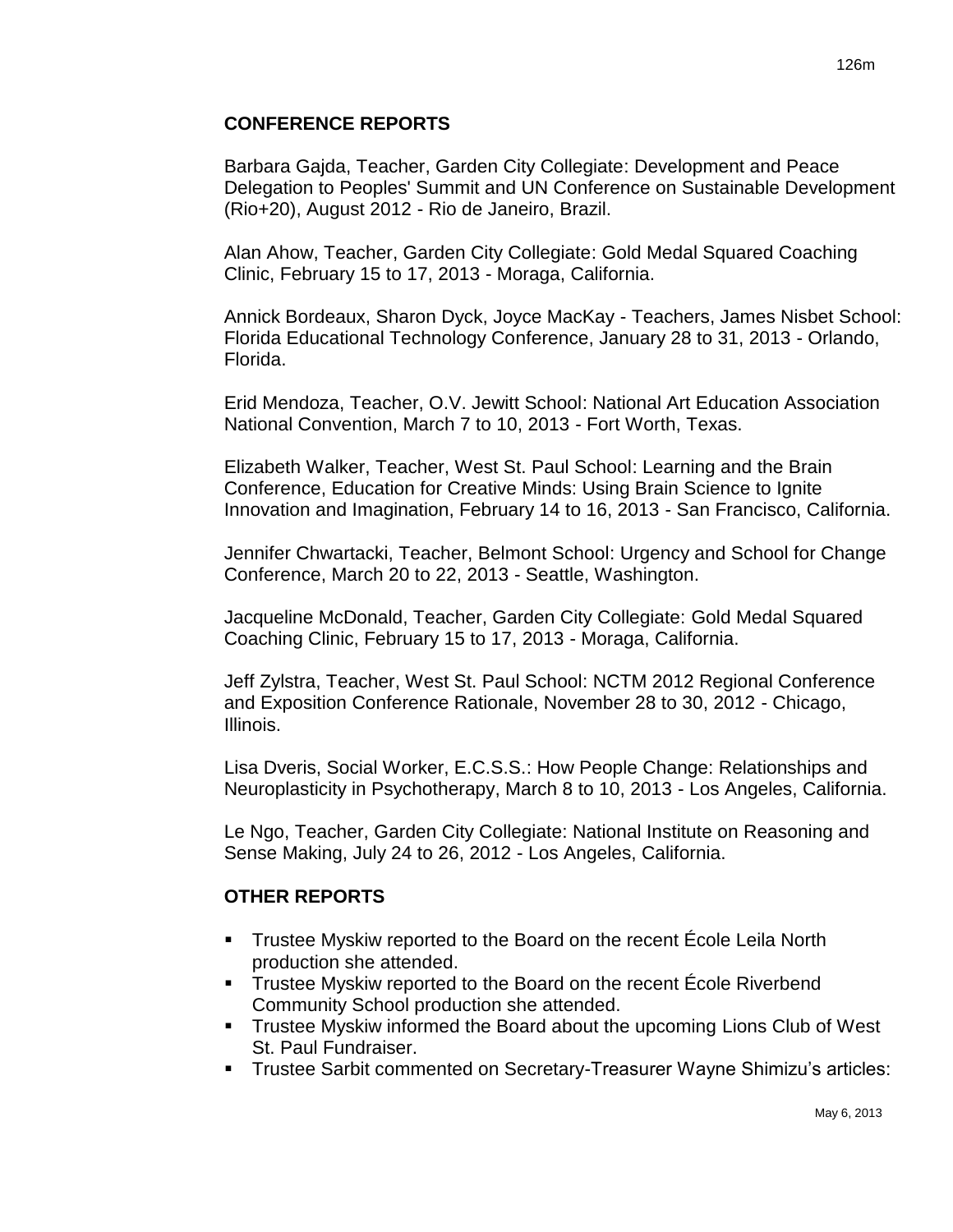## **OTHER REPORTS**

The BIOvator: The Implementation of a Division-wide Composting Program and A Creative Solution to a Space Crunch in the MASBO News 2013.

## **CORRESPONDENCE**

- M. Lemoine, Deputy City Clerk, City of Winnipeg: 2013 Mill Rates for the Educational Support Levy and Special Levy.
- Manitoba News Release: April 16, 2013 Budget 2013 Protects Families, Economy Against Global Uncertainty, Repeated Flooding.
- Manitoba News Release: April 24, 2013 Budget 2013: Building and Improving Manitoba Schools.
- Lynne Mavins, Director, Schools' Finance Branch: Increase to Amber Trails New School Site capital reserve.
- R. John Weselake, A/Executive Director, Public Schools Finance Board: Amber Trails School - Project Support.
- R. John Weselake, A/Executive Director, Public Schools Finance Board: Maples Collegiate Institute Chillers & Cooling Tower Replacement - Project Support.
- Wayne Shimizu, Secretary-Treasurer, Seven Oaks School Division: Andrews Early Learning Centre - Victory School Stand-alone Childcare Project.
- Calvin Hawley, Director, Innovative Technology Services, Manitoba Education: Updates for EIS Collection 2013.
- Mary-Anne Slegers, Coordinator, Program Analysis and Development: Updated 2012/2013 Funding of Schools Program support file.
- **Manitoba Education: Lake Winnipeg: A Resource for Grade 12** Interdisciplinary Topics in Science (40S).
- Red River Valley School Division: Letter of Support for Bill 18 Safe and Inclusive Schools initiative.
- **Division Scolaire Franco-Manitobaine: Posting for Superintendent.**
- Gerald Farthing, Deputy Minister, Manitoba Education: Special Needs Funding Pilot Project.
- Pembina Trails School Division Press Release: Ted Fransen, new Superintendent effective January 1, 2014.
- Pembina Trails School Division: Letter of Support for Bill 18 Safe and Inclusive Schools initiative.
- Cambrian Credit Union: Learning for Life Scholarship program.
- Family Violence Consortium of Manitoba: Guide on helping people in abusive relationships.
- Manitoba Association of Parent Councils: Everybody in School Every Day strategy aimed at increasing parental awareness of the importance of regular daily attendance for students in Manitoba.
- **MERN Journal Volume 5.**